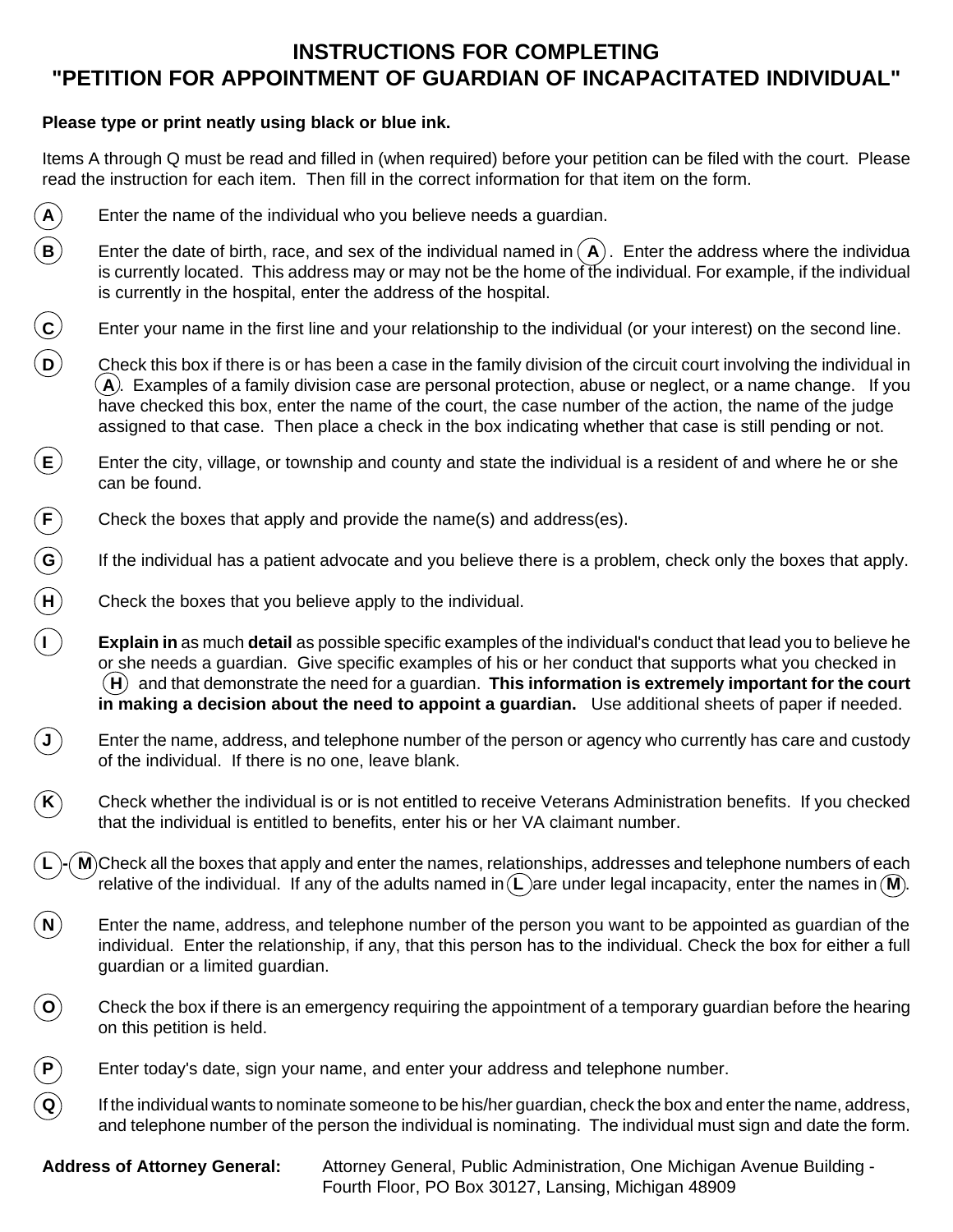## **STATE OF MICHIGAN PROBATE COURT COUNTY**

**CIRCUIT COURT - FAMILY DIVISION**

## **FILE NO. PETITION FOR APPOINTMENT OF GUARDIAN OF INCAPACITATED INDIVIDUAL**

Approved, SCAO OSM CODE: PEG

|                                                                                                                                        | Date of birth    | Alleged incapacitated individual<br>Race                                                                                                                                                                                                                                                        | Sex |                                                                                                            |                   | Current address of alleged incapacitated individual |                                       |              |
|----------------------------------------------------------------------------------------------------------------------------------------|------------------|-------------------------------------------------------------------------------------------------------------------------------------------------------------------------------------------------------------------------------------------------------------------------------------------------|-----|------------------------------------------------------------------------------------------------------------|-------------------|-----------------------------------------------------|---------------------------------------|--------------|
|                                                                                                                                        |                  |                                                                                                                                                                                                                                                                                                 |     |                                                                                                            |                   |                                                     |                                       |              |
|                                                                                                                                        |                  |                                                                                                                                                                                                                                                                                                 |     |                                                                                                            |                   |                                                     |                                       |              |
| am interested in this matter (and the set of the set of the set of the set of the set of the set of the set of<br>Name (type or print) |                  |                                                                                                                                                                                                                                                                                                 |     |                                                                                                            |                   |                                                     |                                       |              |
|                                                                                                                                        |                  | and make this petition as State interest/relationship                                                                                                                                                                                                                                           |     |                                                                                                            |                   |                                                     |                                       |              |
|                                                                                                                                        |                  | 2. An action within the jurisdiction of the family division of circuit court involving the family or family members of the above                                                                                                                                                                |     |                                                                                                            |                   |                                                     |                                       |              |
|                                                                                                                                        |                  |                                                                                                                                                                                                                                                                                                 |     | named person has been previously filed in_____________________Court, Case Number_____________________, was |                   |                                                     |                                       |              |
|                                                                                                                                        |                  |                                                                                                                                                                                                                                                                                                 |     |                                                                                                            |                   | remains                                             | $\Box$ is no longer                   | pending.     |
|                                                                                                                                        |                  | 3. The adult is a resident of $\frac{C_{\text{ity, village, or township}}}{\text{City, village, or township}}$                                                                                                                                                                                  |     |                                                                                                            |                   | County                                              |                                       | <b>State</b> |
|                                                                                                                                        |                  |                                                                                                                                                                                                                                                                                                 |     |                                                                                                            |                   |                                                     |                                       |              |
|                                                                                                                                        |                  | and can be presently found at $\frac{1}{\text{Address}}$                                                                                                                                                                                                                                        |     |                                                                                                            | $\overline{City}$ |                                                     | State                                 | Zip          |
|                                                                                                                                        |                  |                                                                                                                                                                                                                                                                                                 |     | a conservator (specify name and address below):                                                            |                   |                                                     |                                       |              |
|                                                                                                                                        | Name and address |                                                                                                                                                                                                                                                                                                 |     |                                                                                                            |                   |                                                     |                                       |              |
|                                                                                                                                        |                  | $\bot$ 5. $\Box$ The patient advocate designation was not executed in compliance with MCL 700.5506.<br>The patient advocate is not complying with the terms of the designation or of MCL 700.5506 to 700.5512.<br>The patient advocate is not acting consistent with the ward's best interests. |     |                                                                                                            |                   |                                                     |                                       |              |
|                                                                                                                                        | conditions:      | 6. The adult lacks sufficient understanding or capacity to make or communicate informed decisions due to the following<br>mental illness<br>chronic intoxication                                                                                                                                |     | $\Box$ mental deficiency<br>$\Box$ chronic drug use                                                        |                   |                                                     | $\Box$ physical illness or disability |              |
|                                                                                                                                        |                  | 7. Following are specific facts about the adult's recent condition or conduct that lead me to believe the adult needs a guardian:<br>(Attach a separate sheet if more space is needed.)                                                                                                         |     |                                                                                                            |                   |                                                     |                                       |              |
|                                                                                                                                        |                  |                                                                                                                                                                                                                                                                                                 |     |                                                                                                            |                   |                                                     |                                       |              |
|                                                                                                                                        | are:             | 8. The name, address, and telephone number of the person/agency (if any) who currently has care and custody of the adult                                                                                                                                                                        |     |                                                                                                            |                   |                                                     |                                       |              |
|                                                                                                                                        |                  |                                                                                                                                                                                                                                                                                                 |     | <b>SEE SECOND PAGE</b>                                                                                     |                   |                                                     |                                       |              |